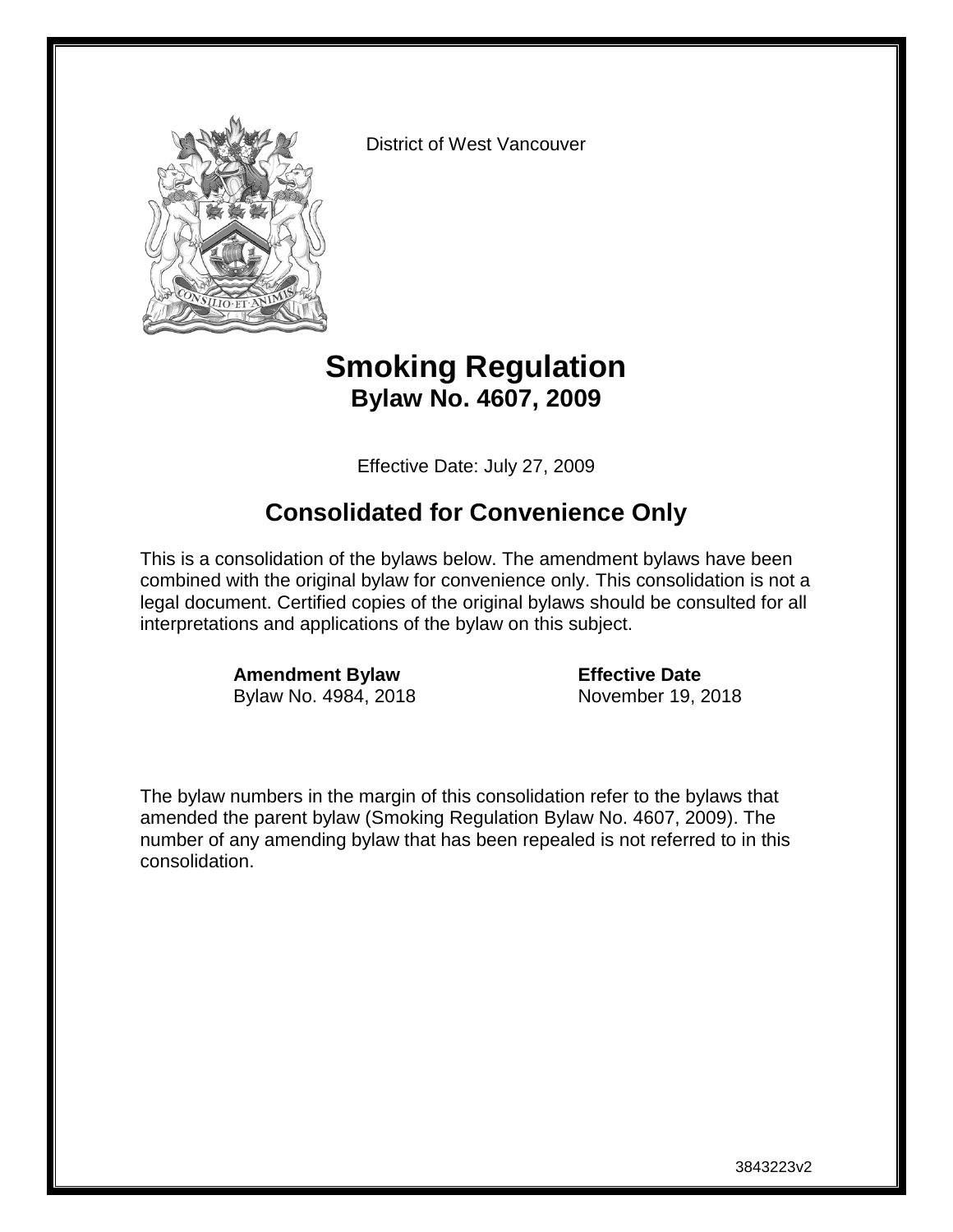# **Smoking Regulation Bylaw No. 4607, 2009**

## **Table of Contents**

| Part 6 Required Signage and Duties of Responsible Person4 |  |
|-----------------------------------------------------------|--|
|                                                           |  |
|                                                           |  |
|                                                           |  |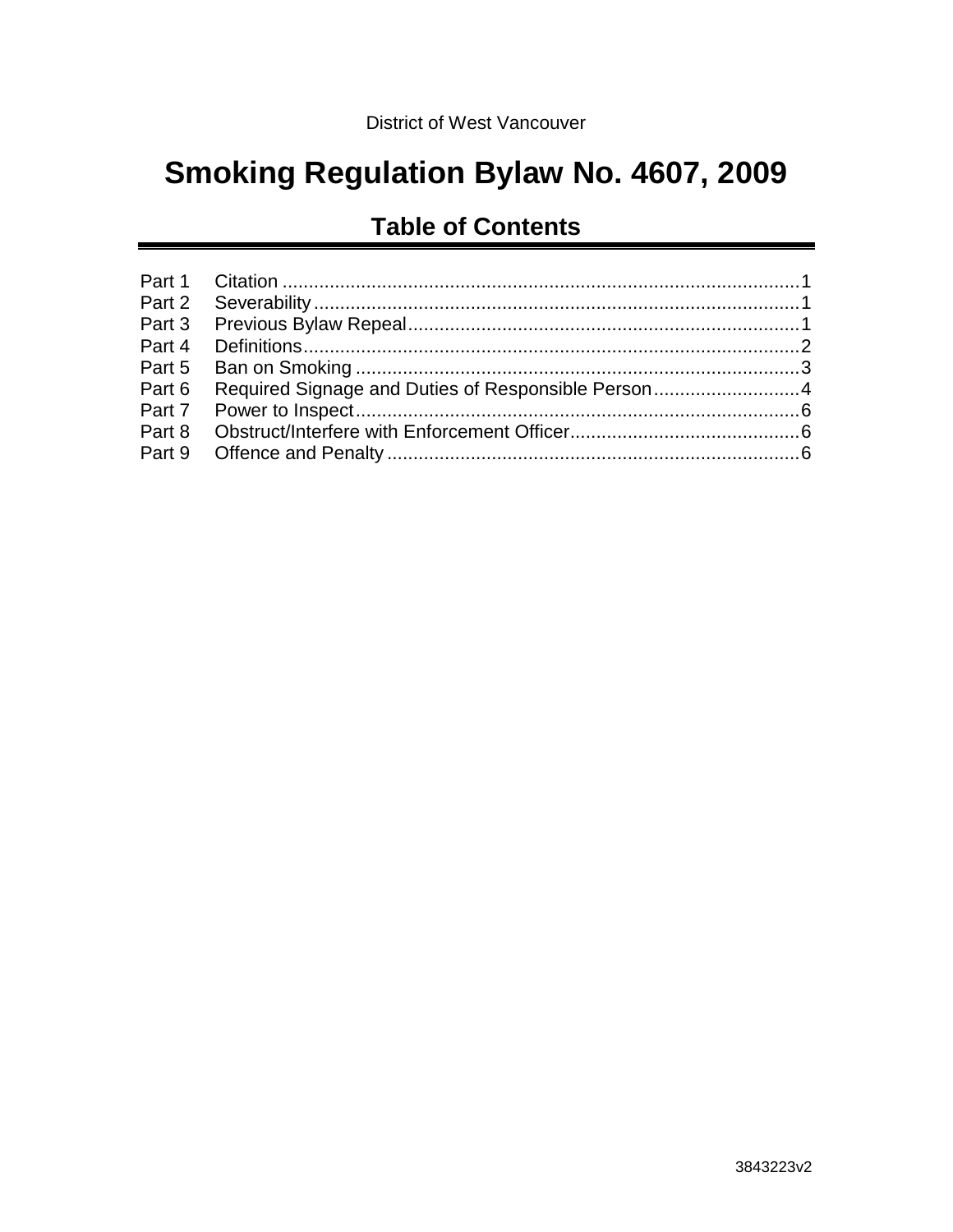#### District of West Vancouver

## **Smoking Regulation Bylaw No. 4607, 2009**

A bylaw to regulate smoking in the District of West Vancouver under the *Community Charter*

Previous amendments: *Amendment Bylaw 4984.*

WHEREAS the Council of The Corporation of the District of West Vancouver deems it expedient to provide for the protection, promotion and preservation of the health, safety and welfare of the inhabitants of the District of West Vancouver to regulate smoking in the District of West Vancouver, as in this bylaw more particularly set out;

NOW THEREFORE, the Council of the District of West Vancouver enacts as follows:

### <span id="page-2-0"></span>**Part 1 Citation**

1.1 This bylaw may be cited as Smoking Regulation Bylaw No. 4607, 2009.

#### <span id="page-2-1"></span>**Part 2 Severability**

2.1 If a portion of this bylaw is held invalid by a Court of competent jurisdiction, then the invalid portion must be severed and the remainder of this bylaw is deemed to have been adopted without the severed section, subsequent, paragraph, subparagraph, clause or phrase.

#### <span id="page-2-2"></span>**Part 3 Previous Bylaw Repeal**

3.1 Clean Indoor Air and Smoking Regulation Bylaw No. 4021, 1996 (adopted on January 6, 1997) and the following amendment bylaws are hereby repealed:

| <b>Amendment Bylaw</b> | <b>Effective Date</b> |
|------------------------|-----------------------|
| <b>Bylaw No. 4158</b>  | April 26, 1999        |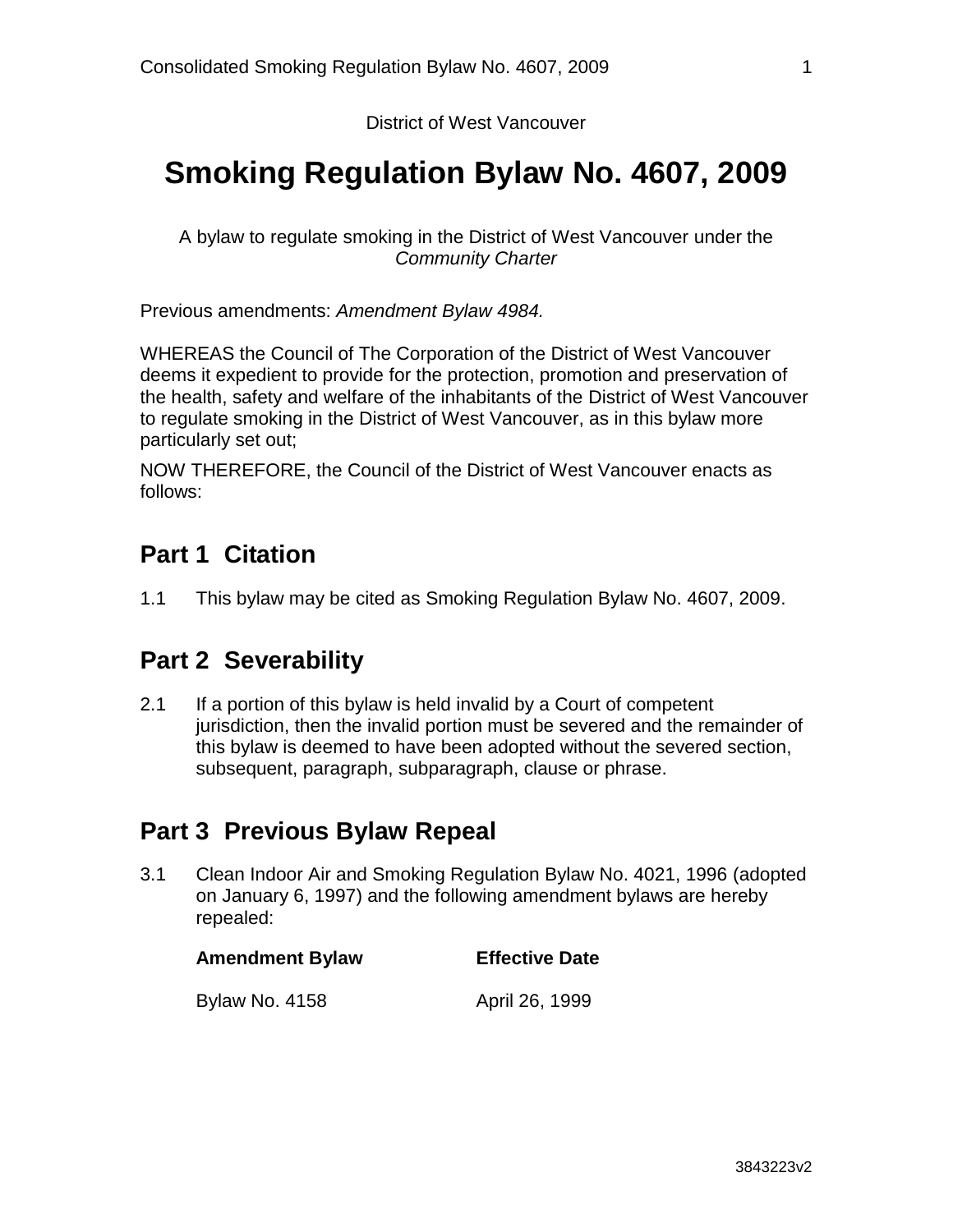### <span id="page-3-0"></span>**Part 4 Definitions**

#### 4.1 In this bylaw:

"building" means a structure or portion of a building or structure which is used or intended for supporting or sheltering any use or occupancy and includes premises;

"business" means a business, trade, profession, or other occupation for which a person must obtain a license under Business Licence Bylaw No. 4455, 2005;

"common areas" include, but are not limited to, lobbies, foyers, stairwells, elevators, corridors, cloakrooms, washrooms, food fair seating areas, and other public areas of a building;

"customer service area" means a partially enclosed or unenclosed area, including a balcony, patio, yard or sidewalk, that is part of or connected to or associated with a business or use in a building or premises that includes the service of food or beverages, including alcoholic drinks, to customers or other persons for consumption on site;

"District" means the District of West Vancouver;

"dwelling unit" means a dwelling unit as defined in Zoning Bylaw No. 2200, 1968, as amended from time to time;

"enforcement officer" means the Medical Health Officer serving the District of West Vancouver, a delegate of the Medical Health Officer, a Bylaw Enforcement Officer, a member of the West Vancouver Police Department, a member of the West Vancouver Fire Department, and any other person designated by Council;

"premises" means a portion of a building in respect of which a person has exclusive possession;

"Public Transit" includes a school bus, a passenger bus, a ferry and a rapid transit vehicle;

"responsible person" means a person who owns, controls, manages, supervises, or operates:

- (a) a business or other use which occupies all or substantially all of a building,
- (b) a business or other use which occupies premises,
- (c) common areas which includes a strata corporation or cooperative association;
- (d) a customer service area, and
- (e) a person who drives a vehicle for hire.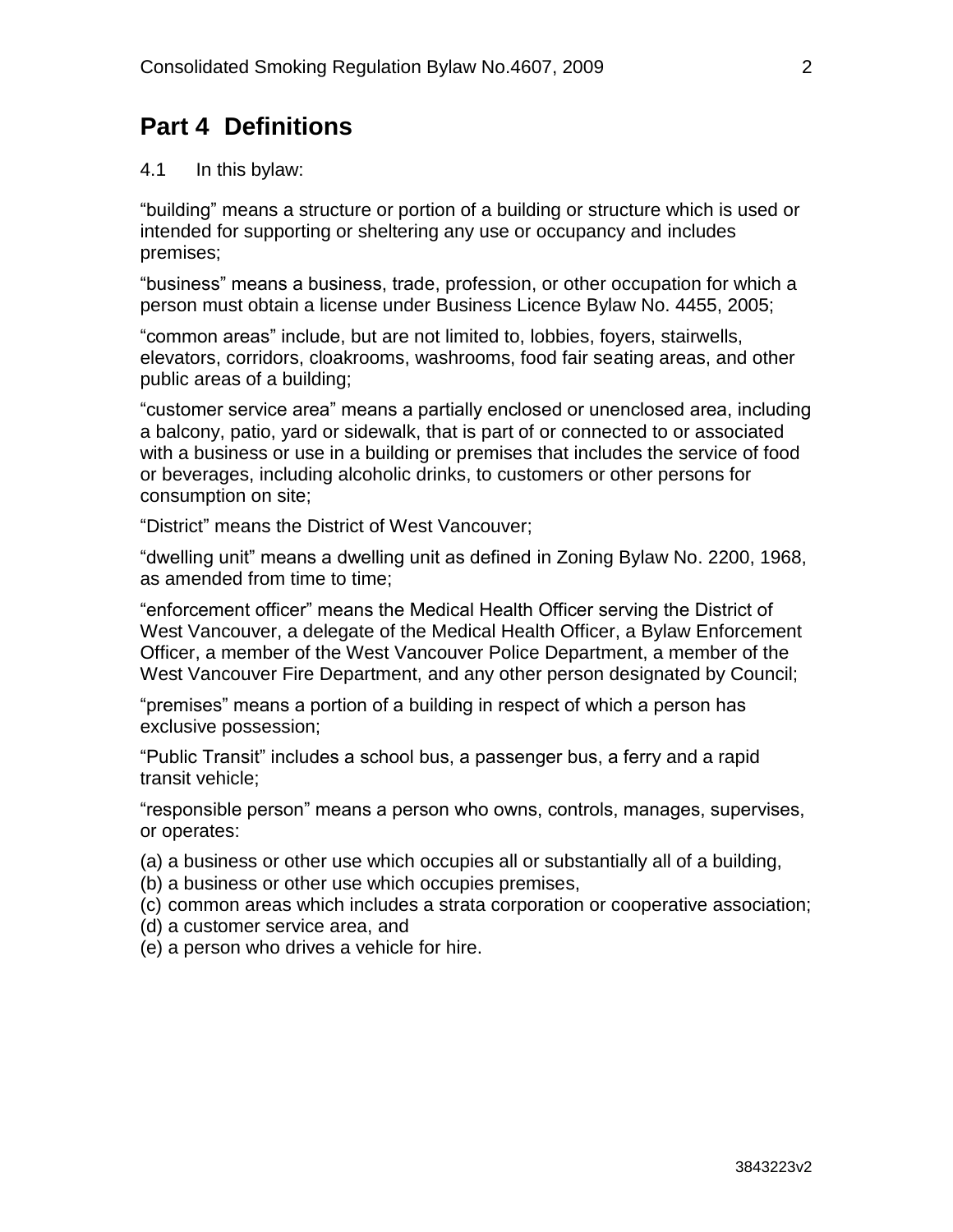"School Property" means property that is

- (a) owned or leased by, or operated under the authority of, a board established under the *School Act* or the *Independent School Act*, and
- (b) used for the purposes of delivering educational programs or other learning programs,

and includes real property and improvements.

"smoke" or "smoking" means to inhale, exhale, burn or carry a lighted cigarette, cigar, pipe, hookah pipe, vaping device, e-cigarette, or other lighted or activated electronic smoking device that burns or vapourizes tobacco, cannabis or other weed or substance. **Bylaw 4984, 2018**

> "swimming beach" includes the sand, rocks and logs adjacent to those areas designated as swimming or bathing beaches by the District.

"vehicle for hire" means a vehicle for hire defined in the Vehicle For Hire (Taxi-Cab) Regulation Bylaw No.4381, 2004, as amended from time to time.

"Zoning Bylaw" means the District of West Vancouver Zoning Bylaw No. 4662, 2010 as amended from time to time. **Bylaw 4984, 2018**

#### <span id="page-4-0"></span>**Part 5 Ban on Smoking**

- 5.1 A person shall not smoke:
	- 5.1.1 In a building, except in:
		- (a) A dwelling unit defined under the Zoning Bylaw including a dwelling unit in which an owner or occupier also carries on a business.
		- (b) A hotel or motel room or suite designated for smoking by a responsible person, or
		- (c) Enclosed premises:
			- (i) That are not open to the public,
			- (ii) Where the only occupants are the owner or owners of the business carried on in the premises;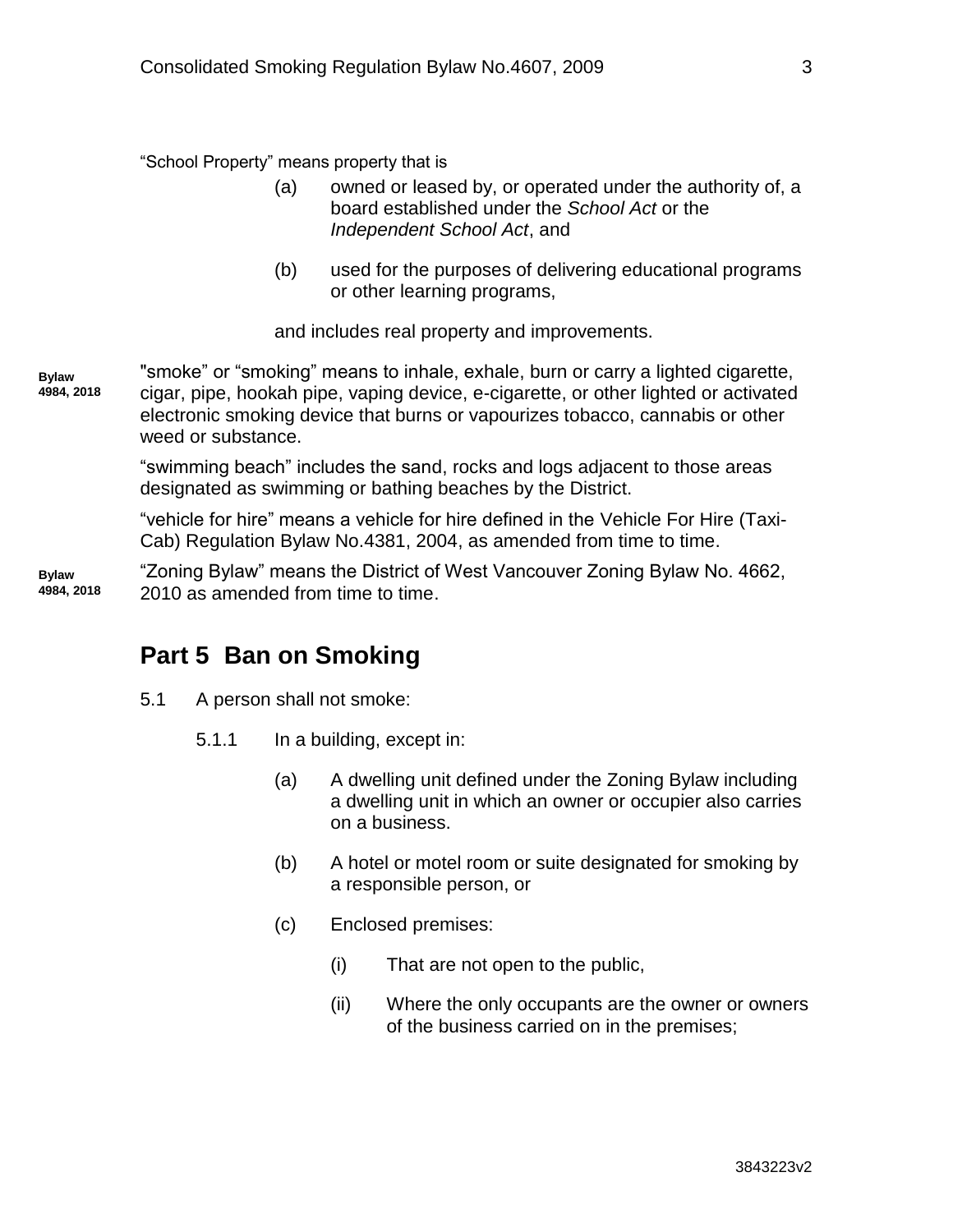- 5.1.2 In a vehicle for hire;
- 5.1.3 On public transit including a school bus, passenger bus, ferry, or rapid transit;
- 5.1.4 In, or within six (6) metres of, an enclosed or partially enclosed shelter where people wait to board a vehicle for hire or public transit;
- 5.1.5 In a customer service area;
- 5.1.6 In common areas;
- 5.1.7 Within six (6) metres of the perimeter of a customer service area; or
- 5.1.8 Within six (6) metres measured on the ground from a point directly below any point of any opening into any building including any door or window that opens or any air intake;

Ban on Smoking in Parks or Municipal Facility Sites

- 5.2 A person shall not smoke:
	- 5.2.1 On any swimming beach or in a wading or swimming pool;
	- 5.2.2 within the areas of a municipal park, or playground where there are playing fields, picnic eating areas and picnic areas, food concessions or children's play equipment present, or organized fitness activities taking place;
	- 5.2.3 in any Municipal and/or Public building including daycares, recreation and community centres;
	- 5.2.4 on the grounds of any municipal recreational facility, including skate board parks; or
	- 5.2.5 Within six (6) metres of those places outlined in section 5.2.1, 5.2.2, 5.2.3 or5.2.4.

#### <span id="page-5-0"></span>**Part 6 Required Signage and Duties of Responsible Person**

- 6.1 Except as permitted by Section 5.1, a responsible person must not suffer or allow a person to smoke in:
	- 6.1.1 A building or customer service area;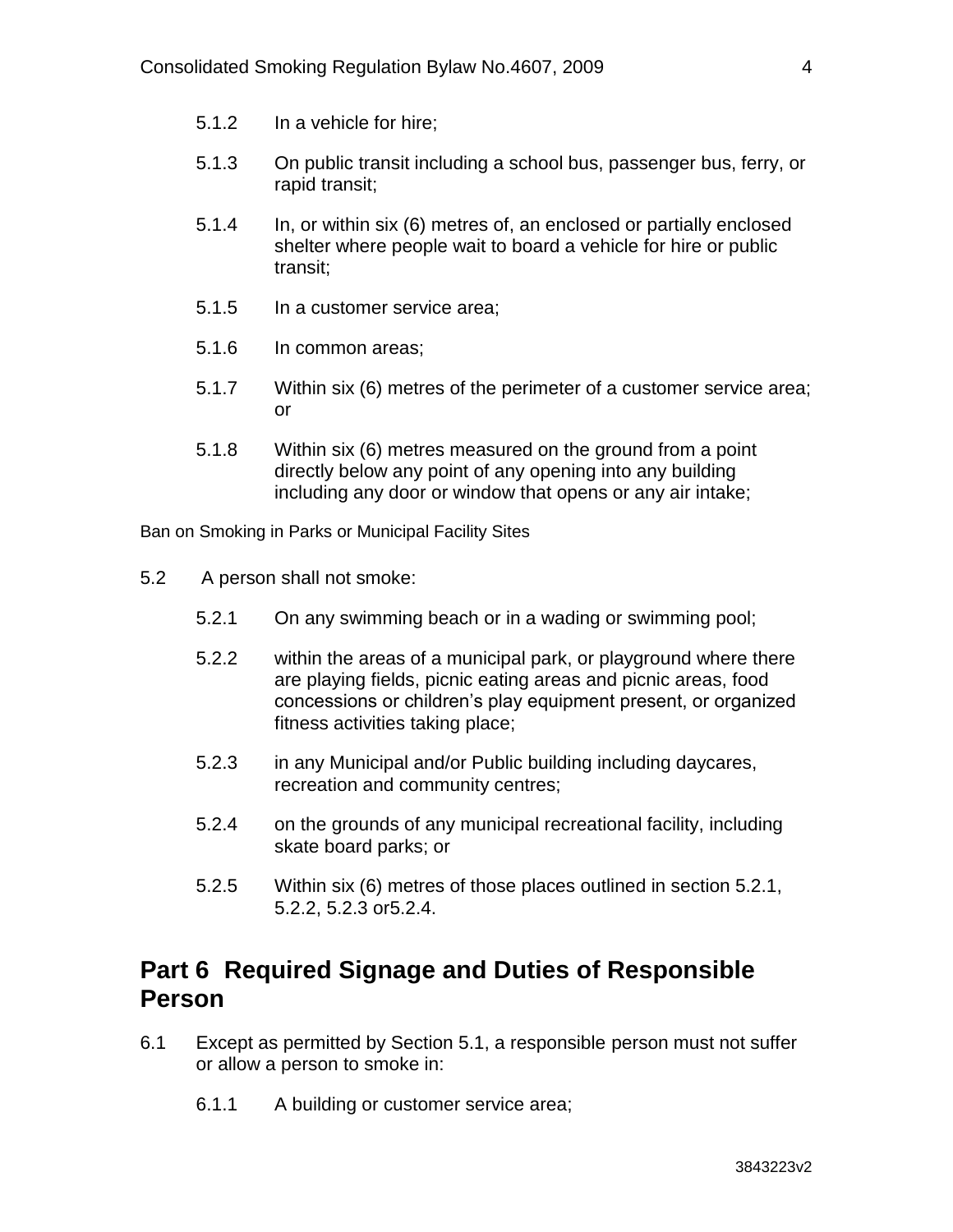- 6.1.2 Premises or common areas;
- 6.1.3 An area described in section 5.1.5 or 5.1.7 except to the extent that all or part of such area is not part of the parcel on which the building or customer service area is situated and is not an area over which such responsible person has possession or control; or
- 6.1.4 In a vehicle for hire.
- 6.2 Where smoking is prohibited pursuant to sections 5.1 and 6.1 a responsible person must display, at all times, or ensure the display of, a sign:
	- 6.2.1 At each entrance to a building or customer service area or to premises, or in a vehicle for hire. The sign must state

"THIS IS A SMOKE FREE ENVIRONMENT – NO SMOKING"

6.2.2 on each exterior wall of a building. The sign must state:

"SMOKING IS PROHIBITED WITHIN SIX (6) METRES OF OPENINGS INTO THIS BUILIDNG INCLUDING DOORS AND WINDOWS THAT OPEN AND ANY AIR INTAKE"

6.2.3 on outdoor customer service areas, clearly visible from each table or placed on each table. The sign must state:

> "THIS OUTDOOR CUSTOMER SERVICE AREA IS A SMOKE FREE ENVIRONMENT – NO SMOKING"

6.2.4 on the exterior wall, fence or other structure demarking an outdoor customer service area. The sign must state:

> "SMOKING IS PROHIBITED WITHIN SIX (6) METRES OF CUSTOMER SERVICE AREAS"

- 6.3 All signs referred to in section 6.2 must:
	- 6.3.1 Include the text "Bylaw 4607" in letters not less than one-quarter of the height of all other letters on the sign;
	- 6.3.2 Display the international symbol to designate "No Smoking", or, in areas where smoking is permitted, the international symbol "Smoking Permitted", which symbol must occupy at least 25% of the size of the sign;
	- 6.3.3 Consist of at least two contrasting colours, except that if the lettering is on a clear panel then the lettering must contrast to the colour of the background;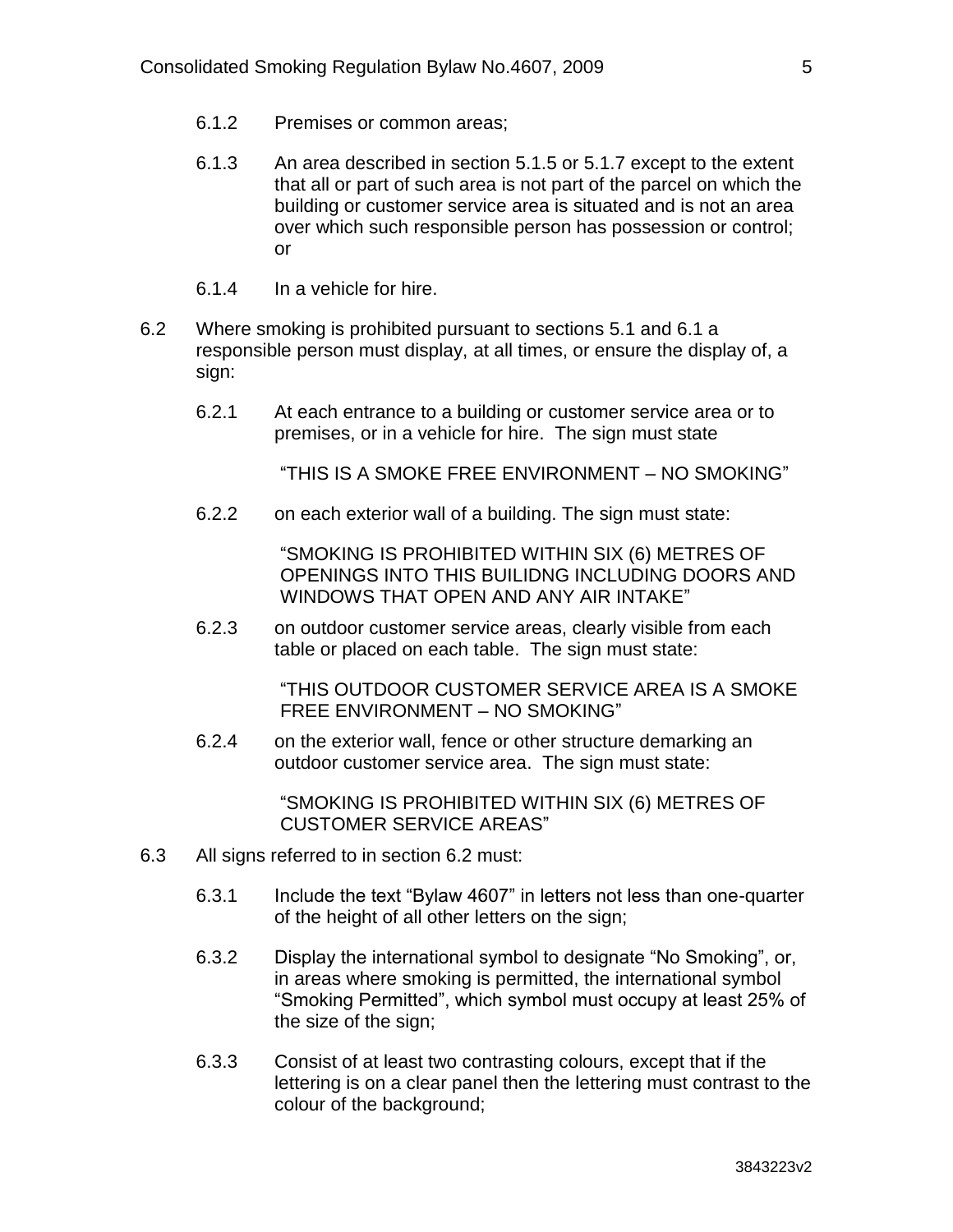- 6.3.4 Be at least 30 cm by 15 cm;
- 6.3.5 Be clearly visible; and
- 6.3.6 Except for the text specified in subsection 6.3.1, consist of lettering, whether upper case or lower case, that is not less than the following heights based upon the following maximum viewing distances in direct line of sight:

| Letter Height |
|---------------|
| 1 centimetre  |
| 2 centimetres |
| 4 centimetres |
|               |

6.4 A person must not remove, alter, conceal, deface or destroy any sign required under this Bylaw.

#### <span id="page-7-0"></span>**Part 7 Power to Inspect**

7.1 An enforcement officer has the right of entry and may enter onto any land, into any vehicle, or into any building to which this bylaw applies, at all reasonable hours, in order to ascertain whether the provisions of this bylaw are being complied with.

#### <span id="page-7-1"></span>**Part 8 Obstruct/Interfere with Enforcement Officer**

8.1 No person may hinder, delay or obstruct in any manner, directly or indirectly, an Enforcement Officer carrying out duties in accordance with this Bylaw.

#### <span id="page-7-2"></span>**Part 9 Offence and Penalty**

- 9.1 Every person who violates a provision of this bylaw, or who consents, allows or permits an act or thing to be done in violation of a provision of this bylaw, or who neglects to or refrains from doing anything required to be done by a provision of this bylaw, is guilty of an offence and is liable, upon summary conviction, to a fine not exceeding \$10,000.00.
- 9.2 Each day that a violation continues or exists under this Bylaw is a separate offence.